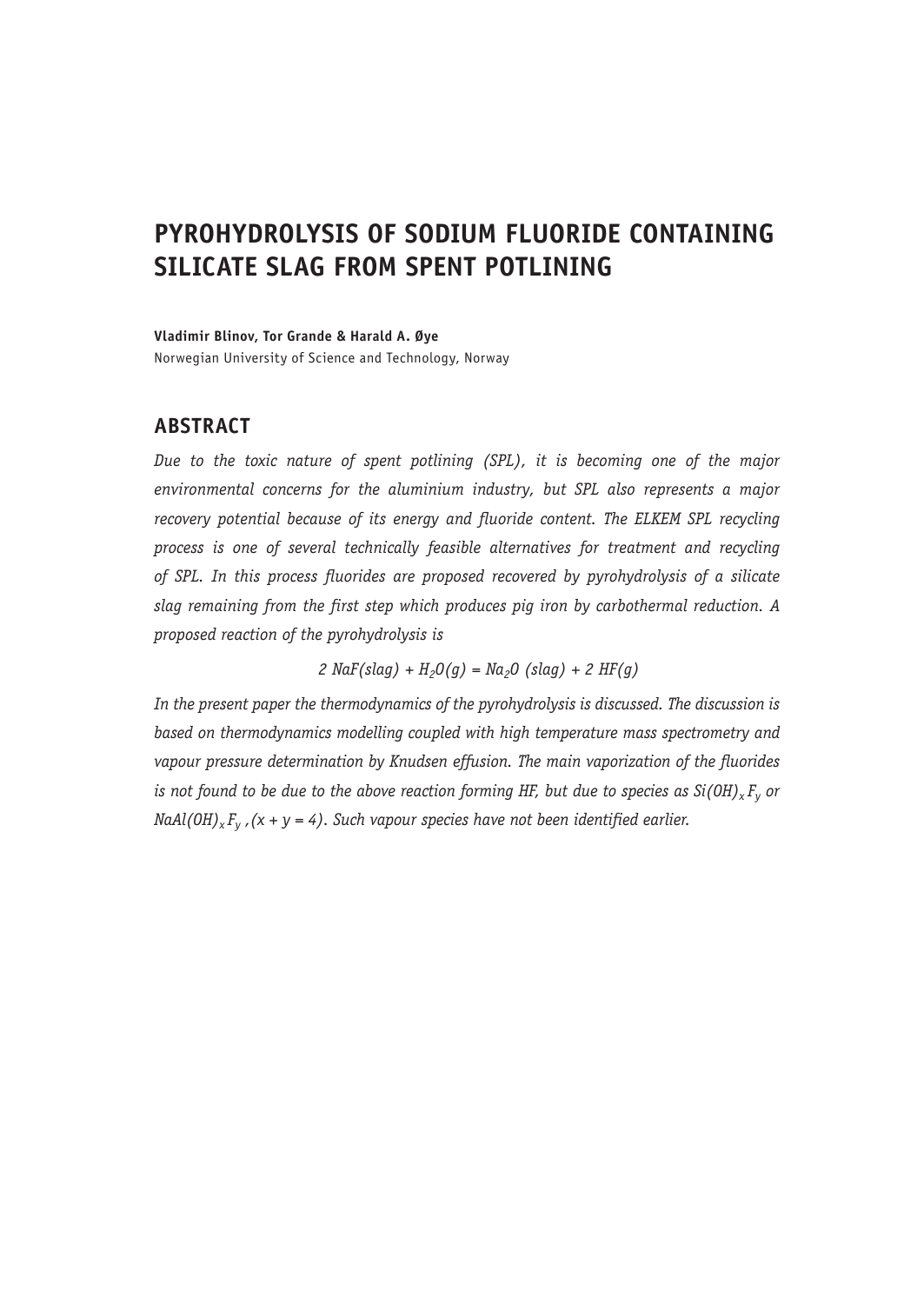## **INTRODUCTION**

As world production capacity of aluminium has increased, so has the amount of waste from failed cathodes. The total spent potlining (SPL) generation in the world is estimated to be about 1.7 M ton per year, which is added to existing piles containing several million ton. Due to the toxic nature of SPL this is becoming one of the major environmental concerns for the aluminium industry. The major environmental problems related to SPL are the content of cyanides in addition to the considerable fluoride content. These compounds are water soluble and leachate from SPL inventories may contaminate ground water or water run-offs. On the other hand, SPL also represents a major recovery potential because of its fluoride and energy content [1].

In recent years governmental regulations or taxations are major factors creating a market for SPL treatment. A future transition from storage to treatment is therefore expected. The ELKEM SPL recycling process is one of the promising processes for treatment of SPL, which also has been tested in a pilot scale 600 kW furnace [2]. A demonstration production is planned for 2. and 3. quarter of 2008 in a former ferrosilicon plant in Ålvik, Norway. In this process, the energy is applied to produce pig iron in an electric furnace and at the same time the toxic cyanides are oxidized. A slag from this process contains 10- 15 wt% fluorine which originates from the SPL. However, the fluorides are not present as pure phases but are dissolved in amorphous sodium aluminium silicates which are the major part of the slag. An estimate of the average composition of the slag from the pig iron process is given in Table 1 [2]. The three major components are sodium, aluminium and silicon oxides together with the fluorine which is most probably bonded to sodium.

| Element       | Composition (wt%) |
|---------------|-------------------|
| Na            | $15 - 20$         |
| Al            | $5 - 15$          |
| Si            | $15 - 25$         |
| Fe            | $2 - 5$           |
| Ca            | $2 - 3$           |
| К             | < 0.5             |
| Mg            | <1                |
| Mn            | < 0.3             |
| Other cations | < 0.1             |
| F             | $10 - 15$         |
| Σ             | 68                |

Table 1: Average composition of the silicate slag from the ELKEM spent potlining process [2]

Presently it is planned to produce a non-leachable glassy slag, but the next step is to recover the fluorides in a separate pyrohydrolysis process. The crushed residual SPL (slag) is hydrolyzed by steam at high temperatures in a fluidized bed reactor [2]. The proposed principle chemical reaction of the pyrohydrolysis is

$$
H2O(g) + 2 NaF(slag) = 2 HF(g) + Na2O (slag)
$$
 (1)

The thermodynamics of the pyrohydrolysis of NaF are unfavorable due to the strong endothermic nature of reaction (1). The enthalpy of the reaction at 1500 K is 417 kJ [3]. The equilibrium constant for the reactions is small at the relevant temperature of the process. The purpose of the present work is to investigate the thermodynamics of the pyrohydrolysis process for a thorough discussion of the potential for fluorine recovery. The objective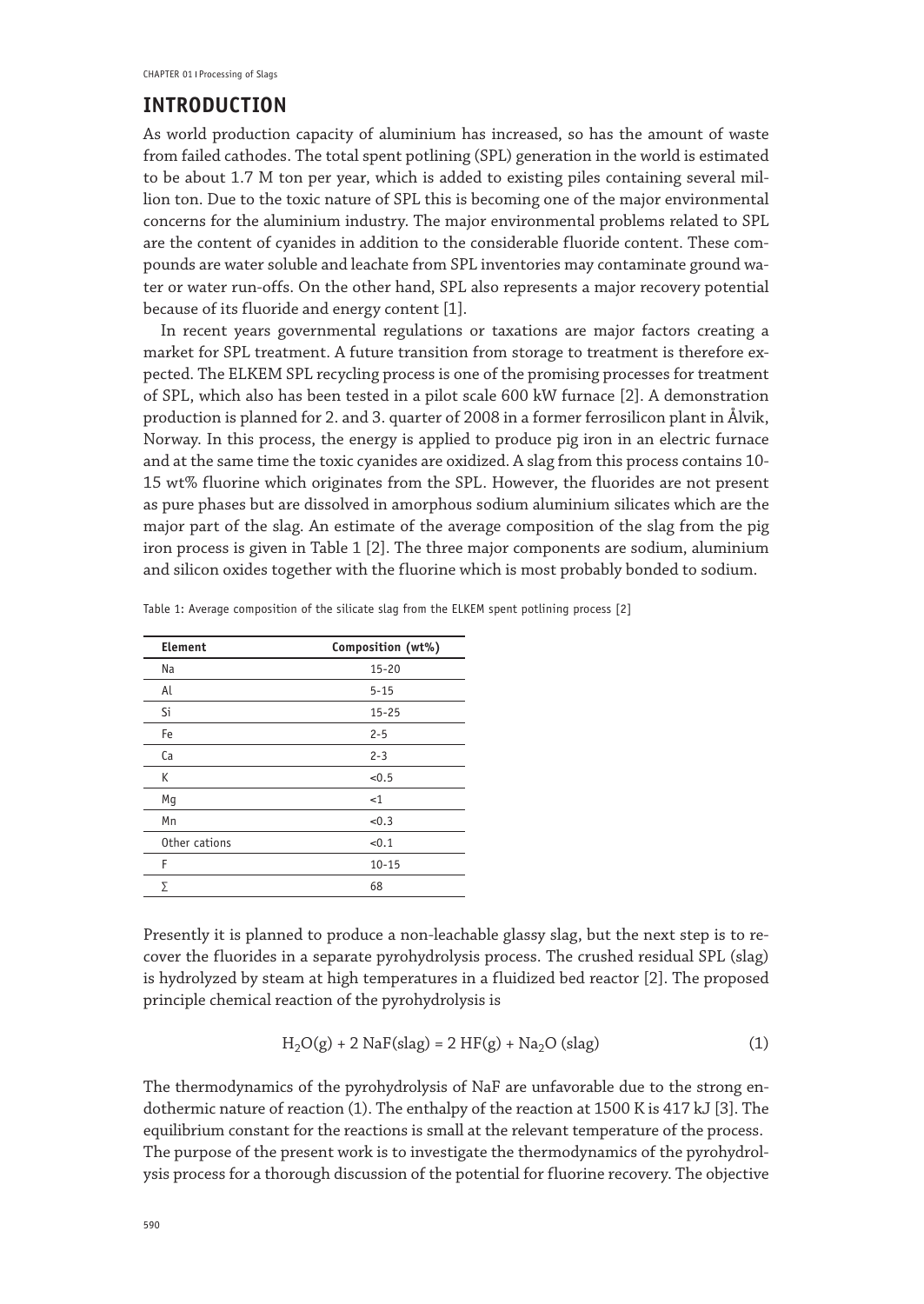is to enable a calculation of equilibrium pressures of HF(g) at a given pressure of H<sub>2</sub>O (g) which demands that both the chemical activity of NaF and Na<sub>2</sub>O dissolved in the slag must be determined simultaneously. The activity data of sodium oxide in various sodium aluminium silicates can be estimated from literature data [4]. The experimental challenge left was then to determine the chemical activity of NaF in some fluoride containing silicate melts relevant to SPL. Both high temperature mass spectroscopy and Knudsen effusion measurements have been performed to determine the thermodynamic activity of NaF. Based on these new data the thermodynamic aspects of the pyrohydrolysis of SPL are discussed.

## **EXPERIMENTAL**

#### **Sample Preparation**

The samples used were prepared from pure NaF,  $Al_2O_3$ , SiO<sub>2</sub> and a Na<sub>2</sub>SiO<sub>3</sub> glass made from  $SiO<sub>2</sub>$  and  $Na<sub>2</sub>SiO<sub>3</sub>$  (all chemicals supplied from Merck, Germany). NaF,  $SiO<sub>2</sub>$  and  $\text{Al}_2\text{O}_3$  were dried in vacuum at 400, 1200 and 1200°C, respectively. Na<sub>2</sub>SiO<sub>3</sub> glass was made from  $SiO<sub>2</sub>$  and Na<sub>2</sub>SiO<sub>3</sub> by heat treatment at 1000°C for 24 hours. Samples of about 1.0 -2.0 g were prepared in a glove-box under  $N_2$ -atmosphere (< 10 ppm  $O_2$  and  $H_2O$ ). The salts were transferred into a Pt cylinder (diameter 5 mm, cylinder-wall thickness 0.15 mm) which was sealed in one end by welding. The open end was closed using a stop cock, and the Pt-tube with the stop cock was transferred from the glove-box, mounted on a vacuum-line and evacuated to pressures  $< 10^{-4}$  mbar. The Pt-tube with the sample was then sealed by welding. The sealed Pt-capsules were heat treated at 1250°C for 24 hours before they were quenched to room temperature to form a homogeneous glass which was further used in the present studies.

#### **High Temperature Mass Spectroscopy**

High temperature mass spectroscopy was performed using a quadrupole mass spectrometer (Extranuclear Laboratories, Inc., USA). A Mo-wound furnace which was connected to the mass spectrometer was applied. Vacuum conditions ( $P < 10^{-4}$  mbar) were obtained by using two diffusion pumps, one evacuating the mass spectrometer and the other evacuating the furnace. Liquid nitrogen cooled traps were used in order to prevent pump fluid vapor entering the vacuum system and to provide an additional pumping capacity for vapors involved during the measurements.

About 0.5 g of the samples was contained in a platinum Knudsen effusion cell (0.4 mm effusion orifice). The mass spectrometer was evacuated for 24 hours at 600°C before each measurement. Relative intensities of ions were measured as function of time at constant temperature. Before each measurement the molecular beam into the mass spectrometer was shut off to measure the background level of the spectrometer for each mass to charge ratio. Experiments with pure NaF(l) were performed in order to verify the experimental procedure.

#### **Knudsen Effusion Measurements**

Vapour pressure measurements by the Knudsen effusion method were performed in a high temperature graphite furnace described elsewhere [5]. Vacuum conditions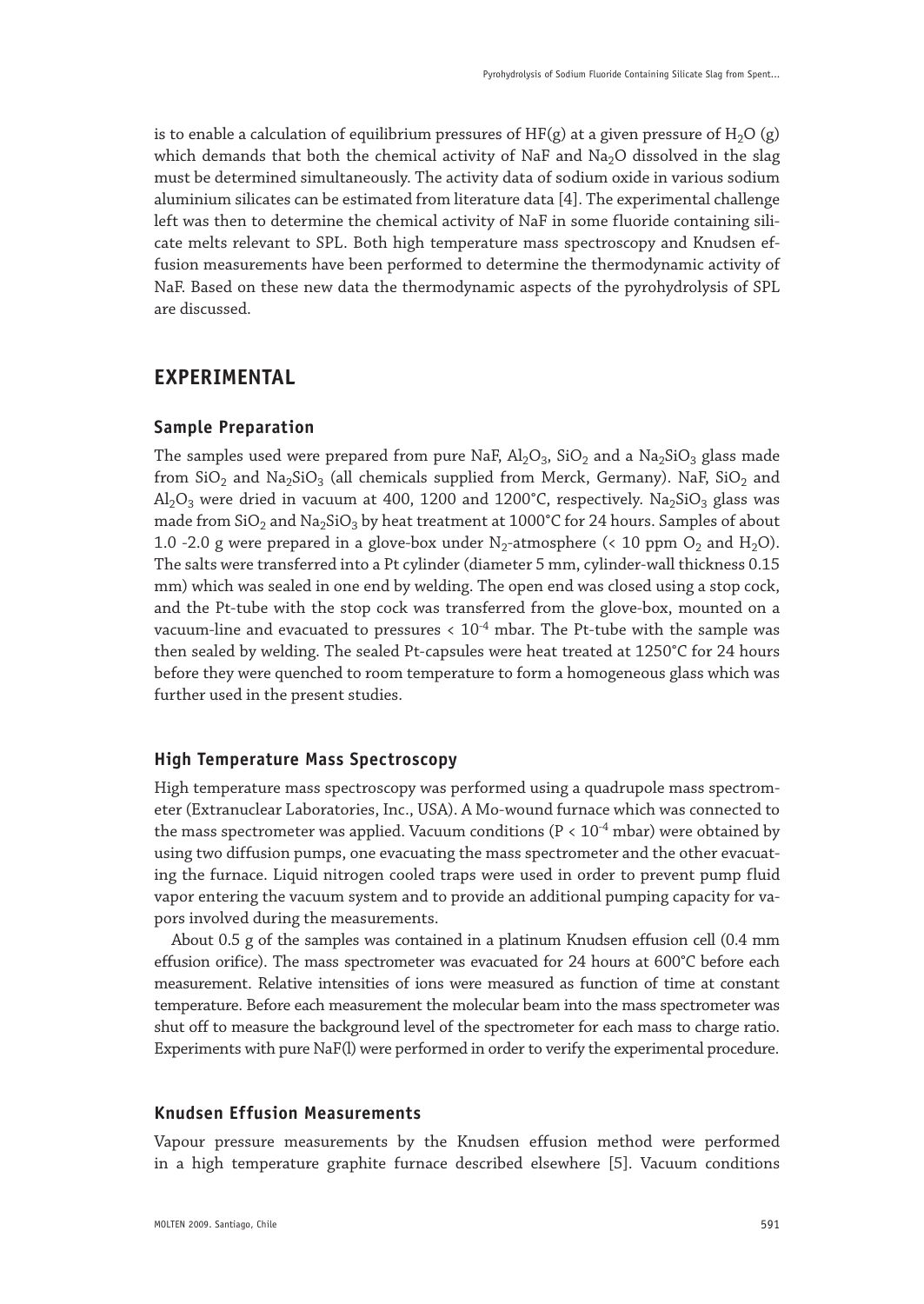$(P < 10^{-4}$  mbar) were obtained by using a diffusion pump. The samples were contained in a Pt-crucible which was placed inside a graphite Knudsen effusion cell with an effusion orifice of 0.4 mm. The cell was attached to a thermobalance which measured the mass loss from the sample assembly as function of time and temperature. The temperature was measured using a Pt/Pt10%Rh thermocouple which was located 3 mm below the bottom of the effusion cell. The vapor pressure of NaF was calculated by the equation

$$
P = \frac{\sqrt{T/M}}{44.331(aL)} \frac{\Delta q}{\Delta t}
$$
 (2)

where ∆q/∆t is the weight loss rate, (aL) is the effective orifice area, T is the temperature and M is the molecular mass of NaF. Calibration of the effusion orifice was performed by using pure  $MgF<sub>2</sub>$  [6].

Contamination of water in the samples gave significant experimental problems (see Figure 1). As long as the vapour pressure of volatile OH-containing species dominated, accurate measurement of vapor pressure of fluorides could not be obtained. To minimize the influence of water contamination, the samples were first annealed at 1400°C for 18- 20 hours at 500 mbar  $N_2$ -pressure. The furnace was then evacuated. However, a stable weight loss versus time was not obtained before 10- 20 hours after the evacuation had started. This is shown for sample 4 in Figure 2. A considerable weight loss  $\left(\sim 0.5\text{-}1 \text{ wt}\% \right)$ was observed during the first period of annealing at 500 mbar  $N_2$ . The weight loss decreased considerably during the next 20 hours at reduced pressure, Pressures below 10-4 mbar were only obtained after a stable weight loss versus time had been achieved. Based on the mass spectroscopy data the initial high weight loss during the first 20-40 hours was mainly due to water containing species and these data were therefore not applied to calculate the vapor pressure of NaF. The compositions of the melts reported were not corrected for the weight loss during the Knudsen effusion experiments.



Figure 1: The weight loss of sample 4 as function of time. After this initial period of annealing in 500 mbar  $N_2$  for 18-20 hours and successive evacuation, the weight loss rate became stable and the vapour pressure of NaF was determined at various temperatures.

## **RESULTS**

The compositions of the fluoride containing silicate melts investigated are given in Table 2. The compositions were chosen based on an average composition of the SPL slag given in Table 1 when neglecting all other elements except Na, Al, Si, O and F. This corresponds to a melt consisting of 1.1 mole  $SiO_2$ , 0.3 mole  $Al_2O_3$  and 1.00 mole Na<sup>+</sup>.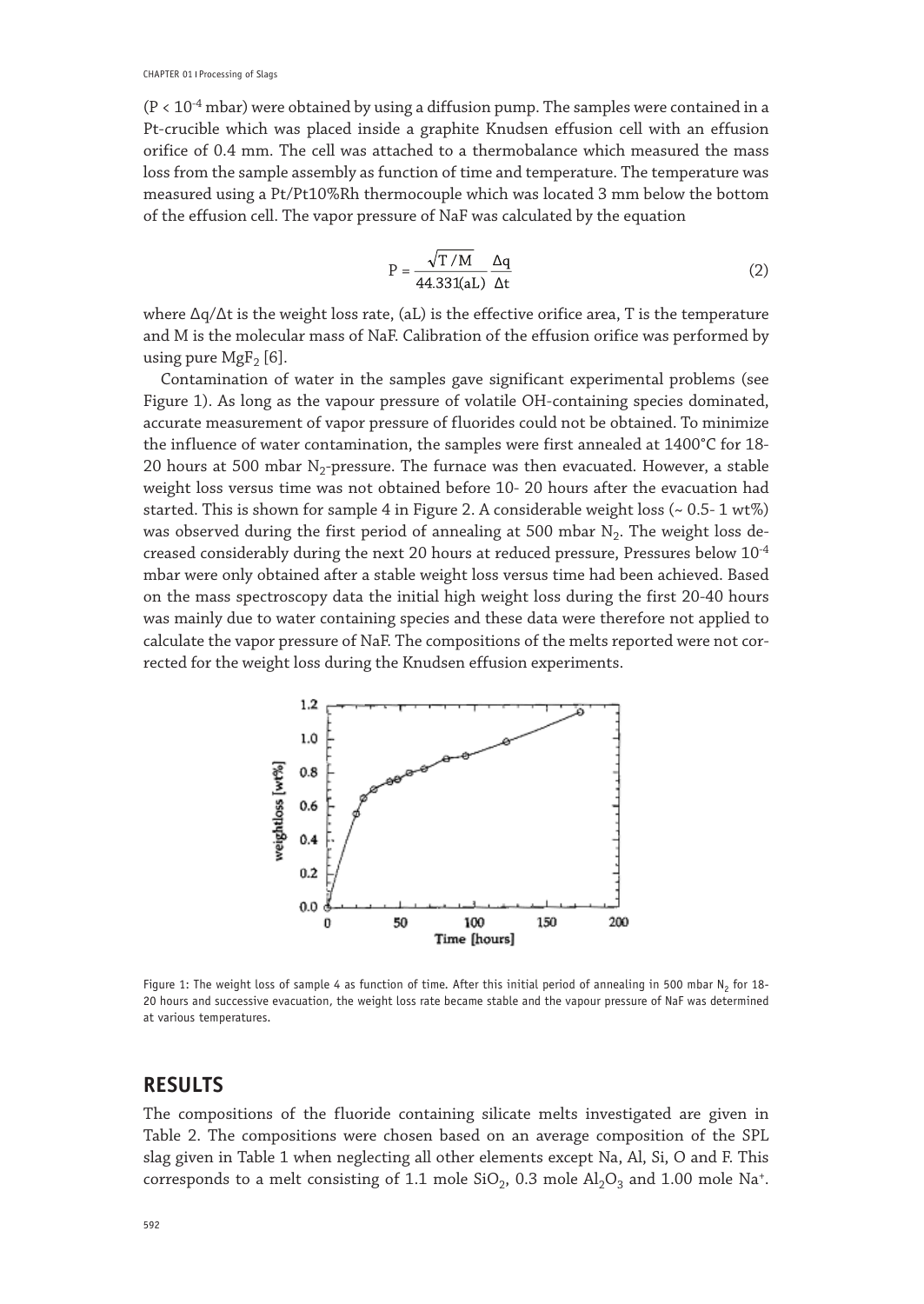Samples 1 - 5 are then determined by substituting 2 mole NaF with 1 mole Na<sub>2</sub>O. Samples 6 - 8 are based on sample 2 but with different  $SiO<sub>2</sub>/ Al<sub>2</sub>O<sub>3</sub>$  ratio. Only samples 1, 2 and 4 were investigated by mass spectroscopy.

|                | Composition [mol] |                   |           | Composition [mol fraction] |            |                   |           |                  |
|----------------|-------------------|-------------------|-----------|----------------------------|------------|-------------------|-----------|------------------|
| Sample         | <b>NaF</b>        | Na <sub>2</sub> 0 | $Al_2O_3$ | SiO <sub>2</sub>           | <b>NaF</b> | Na <sub>2</sub> O | $Al_2O_3$ | SiO <sub>2</sub> |
|                | 0.60              | 0.20              | 0.30      | 1.10                       | 0.273      | 0.091             | 0.136     | 0.500            |
| $\overline{c}$ | 0.40              | 0.30              | 0.30      | 1.10                       | 0.190      | 0.143             | 0.143     | 0.524            |
| 3              | 0.20              | 0.40              | 0.30      | 1.10                       | 0.100      | 0.200             | 0.150     | 0.550            |
| 4              | 0.10              | 0.45              | 0.30      | 1.10                       | 0.051      | 0.231             | 0.154     | 0.564            |
| 5              | 0.05              | 0.475             | 0.30      | 1.10                       | 0.026      | 0.247             | 0.156     | 0.571            |
| 6              | 0.40              | 0.30              | 0.50      | 1.10                       | 0.174      | 0.130             | 0.217     | 0.478            |
| 7              | 0.40              | 0.30              | 0.30      | 1.40                       | 0.167      | 0.125             | 0.125     | 0.583            |
| 8              | 0.40              | 0.33              | 0.10      | 1.10                       | 0.207      | 0.171             | 0.052     | 0.570            |

Table 2: The composition of the samples examined by mass spectroscopy and Knudsen effusion method

#### **Volatile Species Due to Water Contaminations**

Contamination of water in the samples gave significant contributions to the initial weight loss of all the samples. This was particularly a problem for some preliminary experiments in which samples with water contaminated raw materials were used. Samples with low water content were obtained by careful drying of the raw materials. The total weight loss during ca 2 hours measurements at 1100°C was reduced from about 5 wt% down to ca 0.5-1.5 wt% by reducing the moisture content. To illustrate the effect of the water contamination the distribution of observed intensities of ionic fragments for *best and worst*  case for sample 4 are shown in Figure 2. The intensity of the ionic fragments with mass to charge ratio (m/e) 46, 47, 48, 64, 66, 81 and 85 was observed to decrease rapidly with time at isothermal conditions for all the samples. After about 1 hour heat treatment of the samples at 1100°C the intensity of these species was approaching the background level for the spectrometer . These ionic fragments do not correspond to any known ionic fragment pattern of fluorides. The mass spectra were therefore attributed to evaporation of OH- containing species. Based on the ionic fragment pattern shown in Figure 3 compared with Table 3, NaAl(OH)<sub>x</sub>F<sub>y</sub> or Si(OH)<sub>x</sub>F<sub>y</sub> (x + y= 4) are proposed as possible volatile species due to moisture. Possible species are also  $Al(OH)_xF_y$  (x + y= 3). Suggested ionic fragments of the first two species are summarized in Table 3. The ionic fragments with mass to charge ratio  $(m/e)$  46, 47, 48, 64, 66, 81 and 85 can all be attributed to the two suggested volatile species. The dominant ionic fragments reported for  $NaAlF_4(g)$  and  $SiF_4(g)$  are 23 and 85 m/e corresponding to Na<sup>+</sup> and SiF<sup>3+</sup> [7]. The relatively low intensity of Na<sup>+</sup> shown in Figure 3a indicates that  $NaAl(OH)_xF_y$  is probably not major volatile species. By comparing Figure 3a and Table 3 the silicon containing species  $Si(OH)_xF_y$  is probably the dominant volatile species for sodium aluminium silicate melts containing sodium fluoride and water contaminations. This type of gas species has previously not been reported.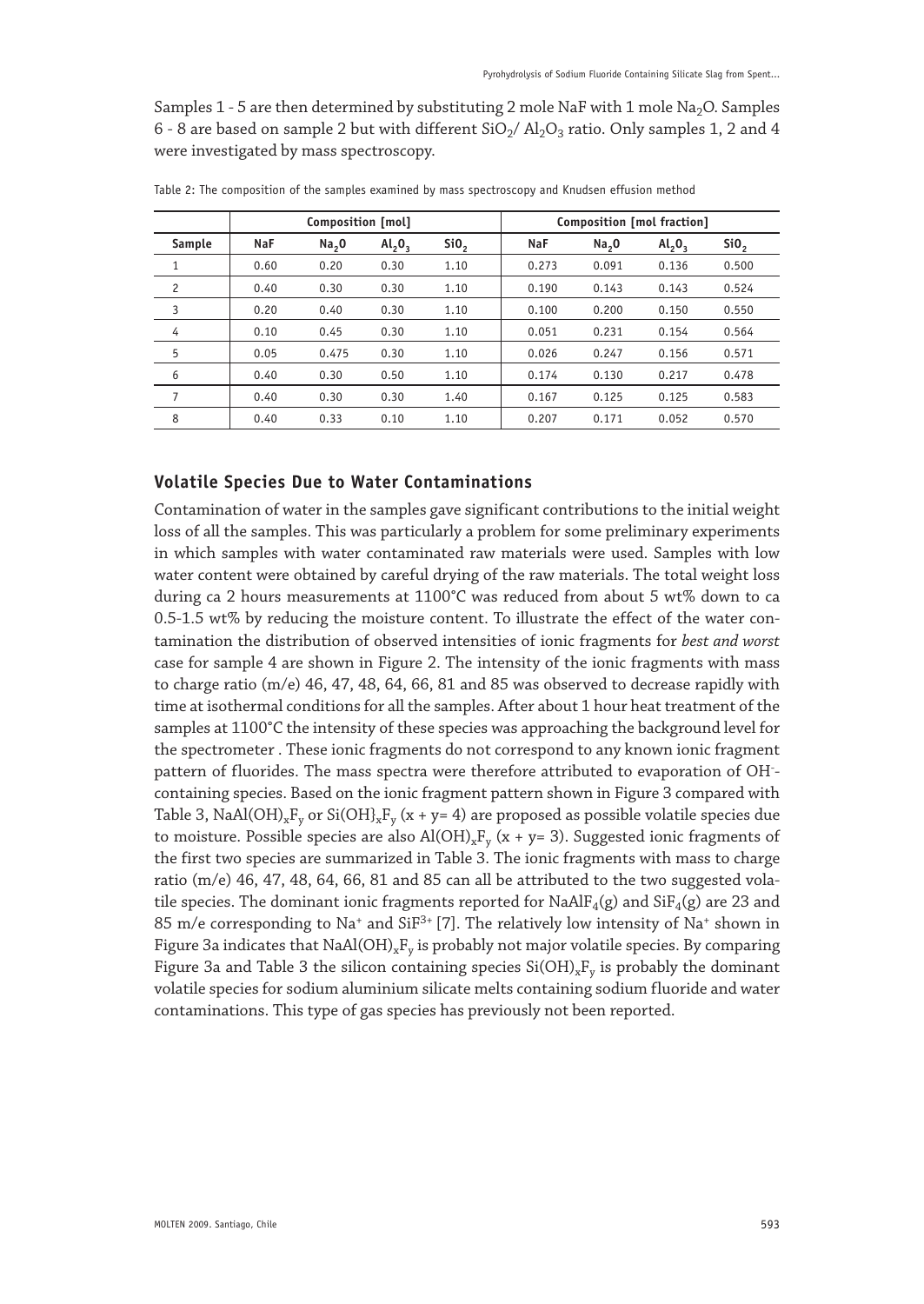CHAPTER 01 | Processing of Slags



Figure 2: The intensity distribution of ionic fragments observed for sample 4 a) *worst* case with considerable water contaminations (1000°C) and b) *best* case with low water contaminations in the sample (1100°C)

Table 3: Possible ionic fragments from the suggested volatile species  $Si(OH)_{x}F_{y}$  and NaAl(OH)<sub>x</sub>F<sub>y</sub>. On1y ionic fragments corresponding to observed mass to charge ratios are given

| <b>Species</b>    | Mass to charge ratio | <b>Ionic fragments</b>  |
|-------------------|----------------------|-------------------------|
| $Si(OH)_{x}F_{v}$ | 46                   | $Si(OH)H^+$             |
|                   | 47                   | $SiF^+$                 |
|                   | 48                   | $SiFH$ <sup>+</sup>     |
|                   | 64                   | $Si(OH)F^+$             |
|                   | 66                   | $SiF2+$                 |
|                   | 81                   | $Si(OH)_{2}F^{+}$       |
|                   | 85                   | $SiF_3$ <sup>+</sup>    |
| $NaAl(OH)_xF_y$   | 23                   | $Na+$                   |
|                   | 46                   | $AlF^+$                 |
|                   | 47                   | $AlFH$ <sup>+</sup>     |
|                   | 48                   | $AlFH_{2}$ <sup>+</sup> |
|                   | 64                   | $AI(OH)FH$ <sup>+</sup> |
|                   | 66                   | $AlF2H+$                |
|                   | 81                   | $Al(OH)_{2}FH^{+}$      |
|                   | 85                   | $AlF3H+$                |

#### **Volatile Fluoride Species in Dry Silicate Melts**

Samples with low content of moisture were prepared after considerable effort, and in the following only results obtained for these samples are reported. A typical isothermal development of the intensity of the observed ionic fragments versus time for sample 4 is given in Figure 3. The intensity of the ionic fragments with mass to charge ratio (m/e) 46, 47, 66 and 85 decreased rapidly approaching the background level intensity during the first period of 50-100 min. Only the ions with  $m/e 23$  (Na<sup>+</sup>) and 42 (NaF<sup>+</sup>) have significant intensities after this first period. Corresponding trends were also observed for sample 1 and 2. The total weight loss was less than 1 wt% for all the mass spectroscopy experiments which means that no major changes in composition had occurred during the experiments.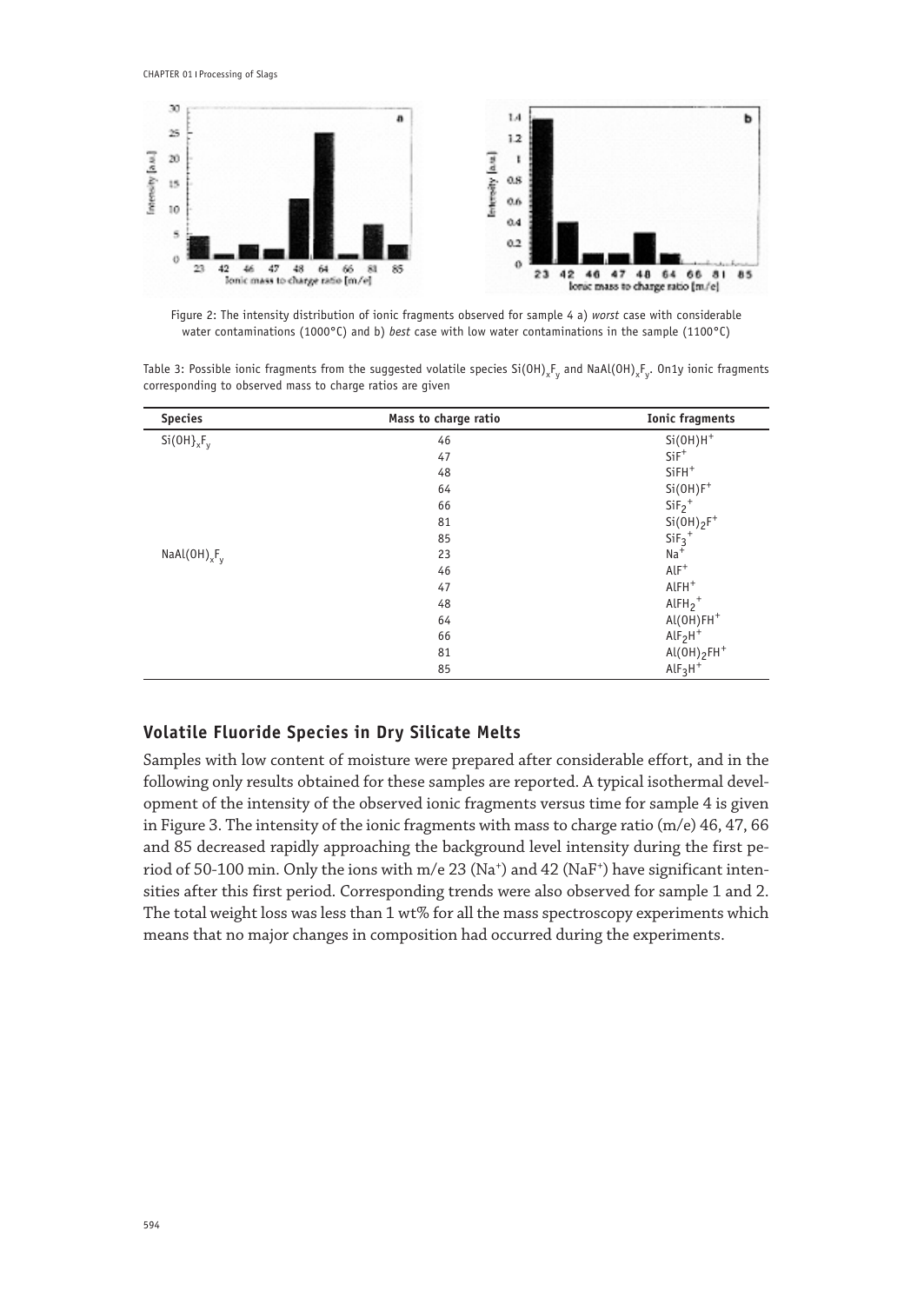

Figure 3: Intensity pattern of ionic fragments observed for sample 4 at 1100°C. The mass to charge ratio  $(m/e)$  is given for each ion in the figure

The ionic fragments with m/e 23 (Na<sup>+</sup>) and 42 (NaF<sup>+</sup>) are proposed to correspond to the equilibrium vapour above the melts when the contribution from water contamination is neglected. This is based on the fact that the intensity of all other ionic fragments decreased to the background level after the first period. The possible volatile fluoride species from the present melts are  $\text{NaF(g)}$ ,  $\text{NaAlF}_4(g)$  and  $\text{SiF}_4(g)$ . The following ionization fragment patterns for these gas species have previously been reported; 23,42 and 65 for NaF, 23,46 and 107 for NaAlF<sub>4</sub> and 47, 66 and 85 for  $SiF_4$  [7]. The absence of ionic fragments with mass charge ratio 85 and 107 exclude the possibility of a significant vapor pressure of  $SiF<sub>4</sub>$  and NaAlF<sub>4</sub>. It could therefore be concluded that the composition of the equilibrium vapour above the melts was essentially pure  $\text{NaF(g)}$ . The activity of  $\text{NaF(g)}$ could therefore directly be determined by measuring the total vapor pressure above the melts by Knudsen effusion measurements.

#### **Determination of the Vapor Pressure of NaF**

The measured vapor pressure of NaF for samples 2 - 8 is shown versus inverse temperature in Figure 4. Sample 1 is not included as the melt wetted the platinum crucible and the melt came in contact with the graphite cell which caused carbothermal reduction of the oxides in the melt.



Figure 4: The vapor pressure of NaF for samples 2 -8 as function of inverse temperature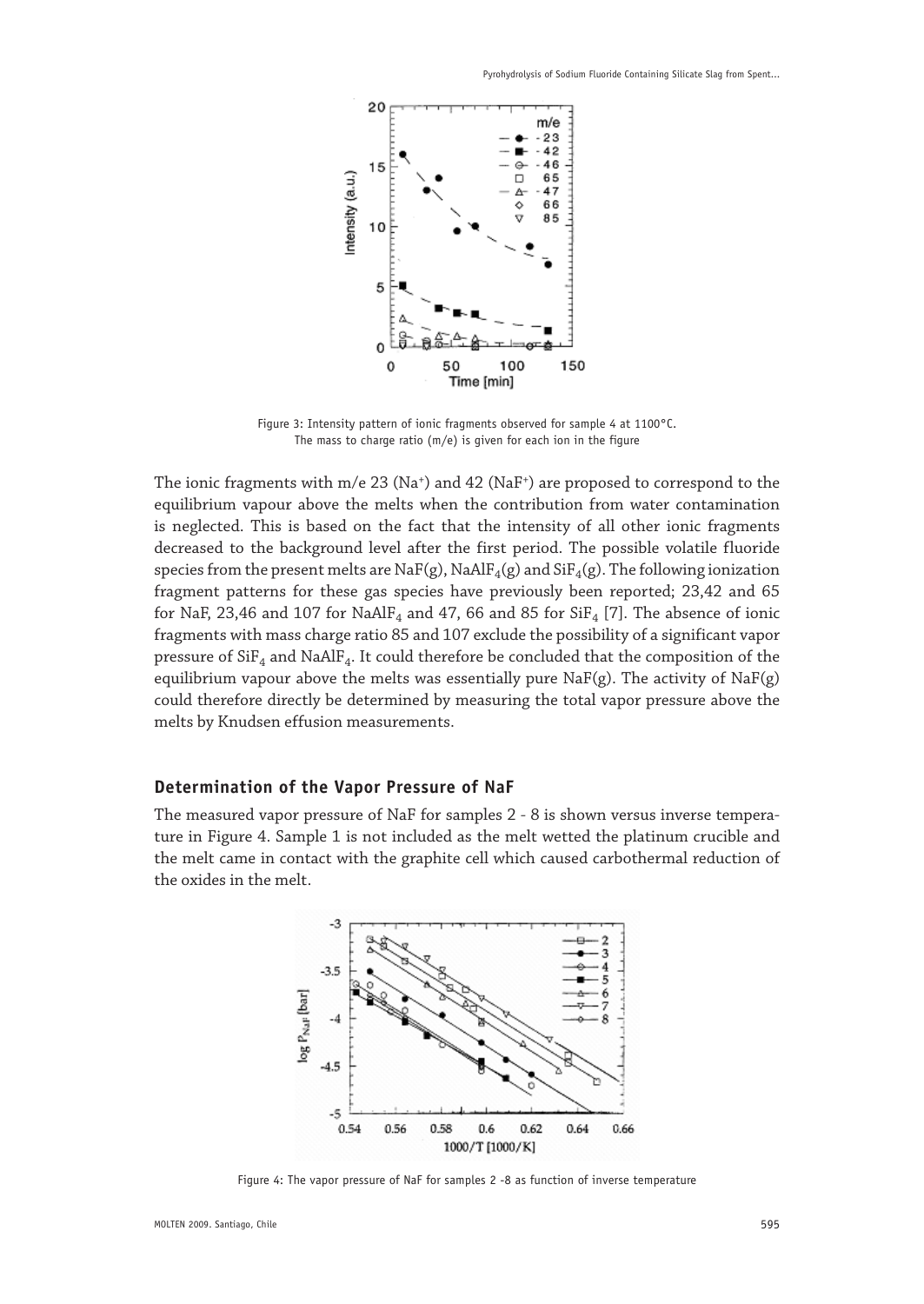The enthalpy of evaporation of NaF is directly determined by slope of the curves since at these reduced pressures the vapor is composed of nearly pure  $\text{NaF}(g)$  ( $\text{Na}_2\text{F}_2(g)$  molecules can be neglected). For all the samples, except sample 5, the enthalpy of evaporation is in the interval 285-289 kJ/mol. This is 53-57 kJ/mol higher than for pure NaF(l) which indicates a negative interaction energy between NaF and the sodium aluminium silicate melts. For sample 5, that has the lowest content of NaF, the enthalpy of evaporation is 254 kJ/mol. The content of NaF in sample 5 is very low, and a low evaporation energy is therefore highly unexpected and probably reflects a higher uncertainty of the data for this particular sample.

The temperature dependence of the activity of NaF in the melts is shown in Figure 5. The activity of NaF in all the melts increases with increasing temperature. The temperature dependence of the activity is relatively weak due to the moderate difference in the heat of evaporation of NaF from the melts compared to pure NaF(l).



Figure 5: The chemical activity of NaF in samples 2 -8 as function of inverse temperature. The standard state is pure NaF(l)

The activity of NaF(l) as function of molfraction NaF at 1600 K is illustrated by the series 2, 3, 4, 5 (Figure 6, Symbol o, lower scale). The amount of  $Al_2O_3$  and  $SiO_2$  is kept constant for this series. The activity of NaF is found to increase exponentially with increasing amount of NaF. The activity for sample 5 is extrapolated from the four low temperature values using the same slope as the other samples.

The influence of the  $\text{Al}_2\text{O}_3/\text{SiO}_2$  ratio on the chemical activity of NaF(l) is illustrated by the series 2, 6, 7, 8 (Figure 6). The amount of NaF is kept constant for this series. The activity of NaF is only moderately dependent on the  $Al_2O_3/SiO_2$  ratio except for sample 8 where a low value is found. The ratio  $\text{Al}_2\text{O}_3/\text{SiO}_2$  is, however, only 0.091, and the phase field is no longer in the nepheline region but in the albite region [8]. The conclusion from these results is that there are no significant improvements of the thermodynamics for reaction (1) by moderate additions of  $SiO<sub>2</sub>$  or  $Al<sub>2</sub>O<sub>3</sub>$  to the SPL slag. Most favorable is, however, to add  $\text{SiO}_2$  to SPL to obtain a high activity of  $\text{SiO}_2$  and thereby a low activity of  $Na<sub>2</sub>O$ .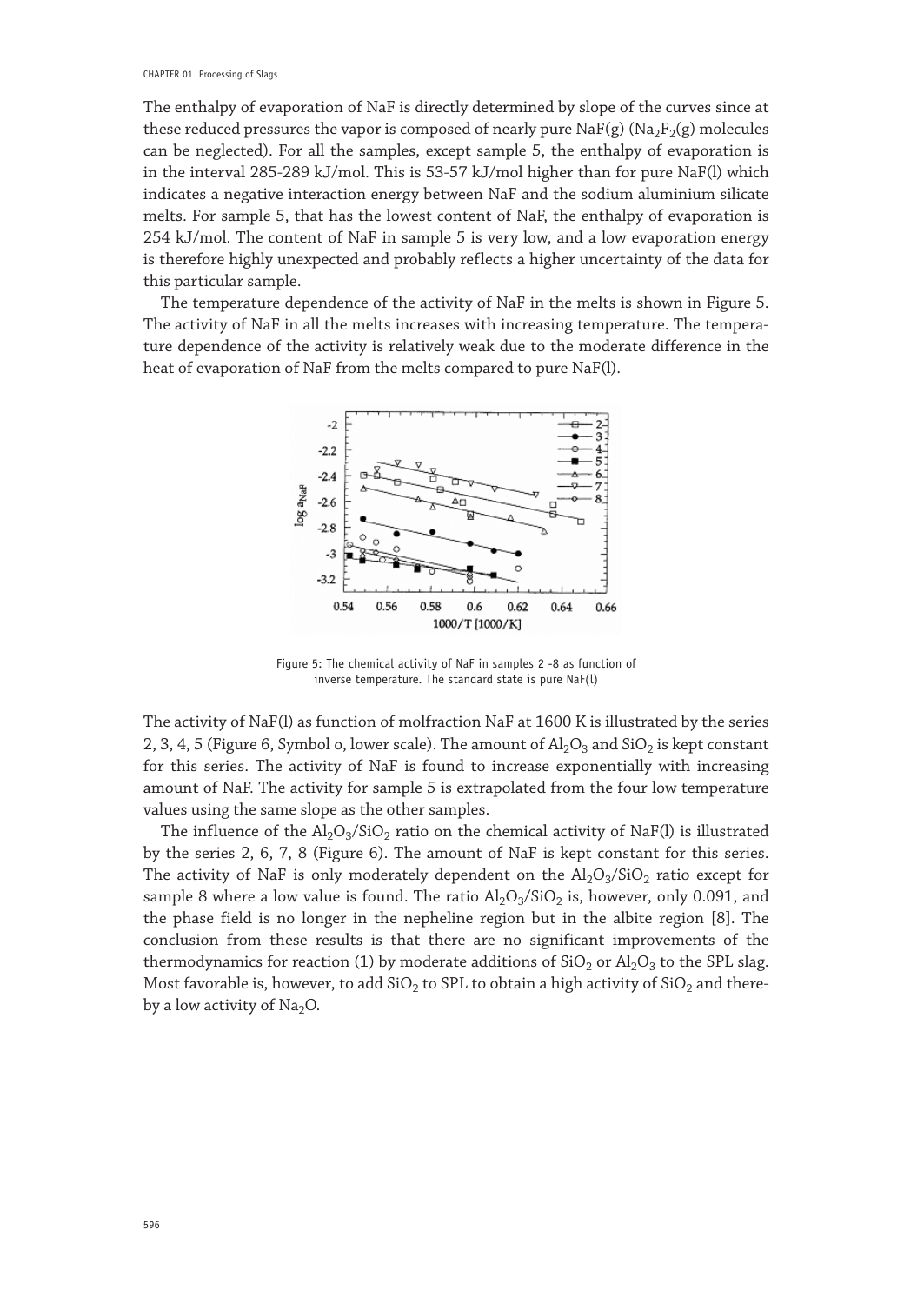

Figure 6: Activity of NaF as function of mol fraction of NaF (2, 3, 4, 5) and activity of NaF as function of the molar  $Al_2O_3/SiO_2$  ratio (2, 6, 7, 8)

Sample 7 with the highest value for  $a_{NaF}$  is chosen to illustrate vaporization of HF due to Reaction 1. Sample 7 contains 58.3 mol%  $SiO_2$ , 12.5 mol%  $Al_2O_3$ , 12.5 mol% Na<sub>2</sub>O and 16.7 mol% NaF. Log  $a_{\text{NaF}}$  = -2.44 at 1700 K (Figure 6). Pelton [4] has recently done a critical reevaluation of the thermodynamics of the system  $Na<sub>2</sub>O<sub>2</sub>-SiO<sub>2</sub>-Al<sub>2</sub>O<sub>3</sub>$  including recent data. This model will be incorporated in the FACT data base. He calculated activity of Na<sub>2</sub>O in a slag containing 12.5 mol Na<sub>2</sub>O, 12.5 mol% Al<sub>2</sub>O<sub>3</sub> and 58.3 mol% SiO<sub>2</sub> (no NaF) to be 1.58⋅10<sup>-10</sup>. It is difficult to estimate the effect of NaF on this activity, but it would certainly cause it to increase. Just to give an idea, Pelton calculated the activity of  $Na<sub>2</sub>O$ to 4.06⋅10<sup>-8</sup> at 1700 K in a slag containing ((16.7/2 + 12.5) = 20.85) mol Na<sub>2</sub>O, 12.5 mol  $\text{Al}_2\text{O}_3$  and 58.3 mol SiO<sub>2</sub>. The activity of Na<sub>2</sub>O in sample 7 at 1700 K is probably between these values. A reasonable estimate is  $a_{\text{Na}_2\text{O}} = 10^{-9}$ .

At 1700 K the equilibrium constant for Reaction 1 is 10-6.60 [3]. Hence,

$$
\frac{P_{HF}^2 \cdot a_{Na_2O}}{P_{H_2O} \cdot (a_{NaF})^2} = \frac{P_{HF}^2 \cdot 10^{-9.00}}{P_{H_2O} \cdot (10^{-2.44})} = 10^{-6.60}
$$

$$
\frac{P_{HF}^2}{P_{H_2O}} = 10^{-2.41}
$$

At 1 atmosphere pressure  $P_{HF} = 0.056$  atm. If sample 5 is chosen,  $P_{HF} = 0.009$  atm at 1700 K.

## **Vaporization of Fluorides According to Reaction 1 is Hence Expected to be Small**

E.Q. Dahl used an induction furnace to melt 12 kg of a Si-Al-Na-Fe-O-F slag in a graphite crucible [9]. Steam was introduced through an immersed lance at temperatures between 1280 and 1420°C. A typical result showing the change in slag composition during the blowing period is shown in Figure 7.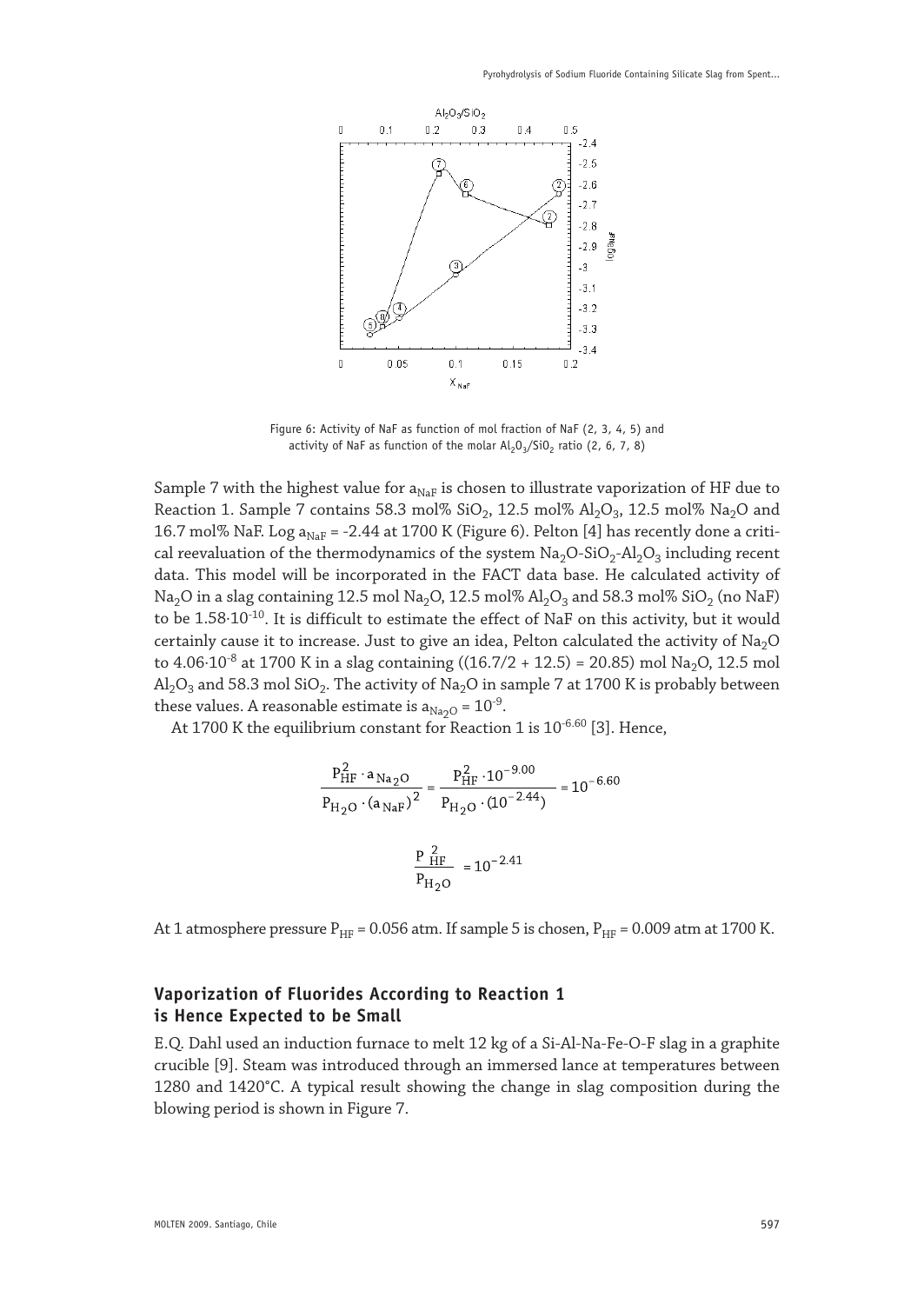

Figure 7: Change in slag composition by blowing with steam. Redrawn from Dahl [9]

It can be seen from Figure 7 that the reaction was rather slow and not very dependant of the temperature. The utilization of steam turned out to be low, less than 20% in the initial tests. Optimal conditions were, however, not obtained. The crucible is rather small and the lance penetrates approximately 15 cm into the slag. The bubbles, therefore, have a short retention time before they leave the bath. An efficient removal of fluorides is expected by optimal conditions. These results are in strong contrast to the calculated vaporization of HF from Reaction 1 where a maximum yield between 0.5 and 5.6% is predicted.

Although the objective of the present investigation was the thermodynamics of Reaction 1, the observation of volatile fluorine containing species in presence of water might be the most important findings of this study. Based on the ionic fragment pattern shown in Figure3, NaAl(OH)<sub>x</sub>F<sub>y</sub> or Si (OH)<sub>x</sub>F<sub>y</sub> (x+y=4) were proposed as possible volatile species in sodium aluminium silicate melts containing NaF and water contaminations.  $Si(OH)_xF_y$  is probably the dominant species due to the relatively low intensity of ionic fragments corresponding to Na<sup>+</sup> and since the ionic fragments with mass to charge ratio 48, 64, 81 and 85 are most probably due to SiFH<sup>+</sup>, Si(OH)<sup>-</sup>, Si(OH)<sub>2</sub>F<sup>+</sup> and SiF<sup>3+</sup>. The exact molecular composition of the volatile species could not be determined by mass spectroscopy. These types of species have previously not been reported.

The accurate vapor pressure of the OH-containing species was not determined. However, the present results indicate a considerable vapor pressure of these gas species. High vapor pressure of the species in presence of water will have a large impact on the performance of the pyrohydrolysis of SPL. In fact, based on the present findings it is expected that HF(g) is not a major product in the reaction between the oxyfluoride silicate slag and steam. The effect of these gas species will be studied in future work. It is particularly important to determine the fluoride content in these gas species to evaluate the potential in relation to fluoride recovery.

## **ACKNOWLEDGEMENTS**

The authors appreciate A. D. Pelton's recalculation of the activity of  $Na<sub>2</sub>O$ , using most recent data.